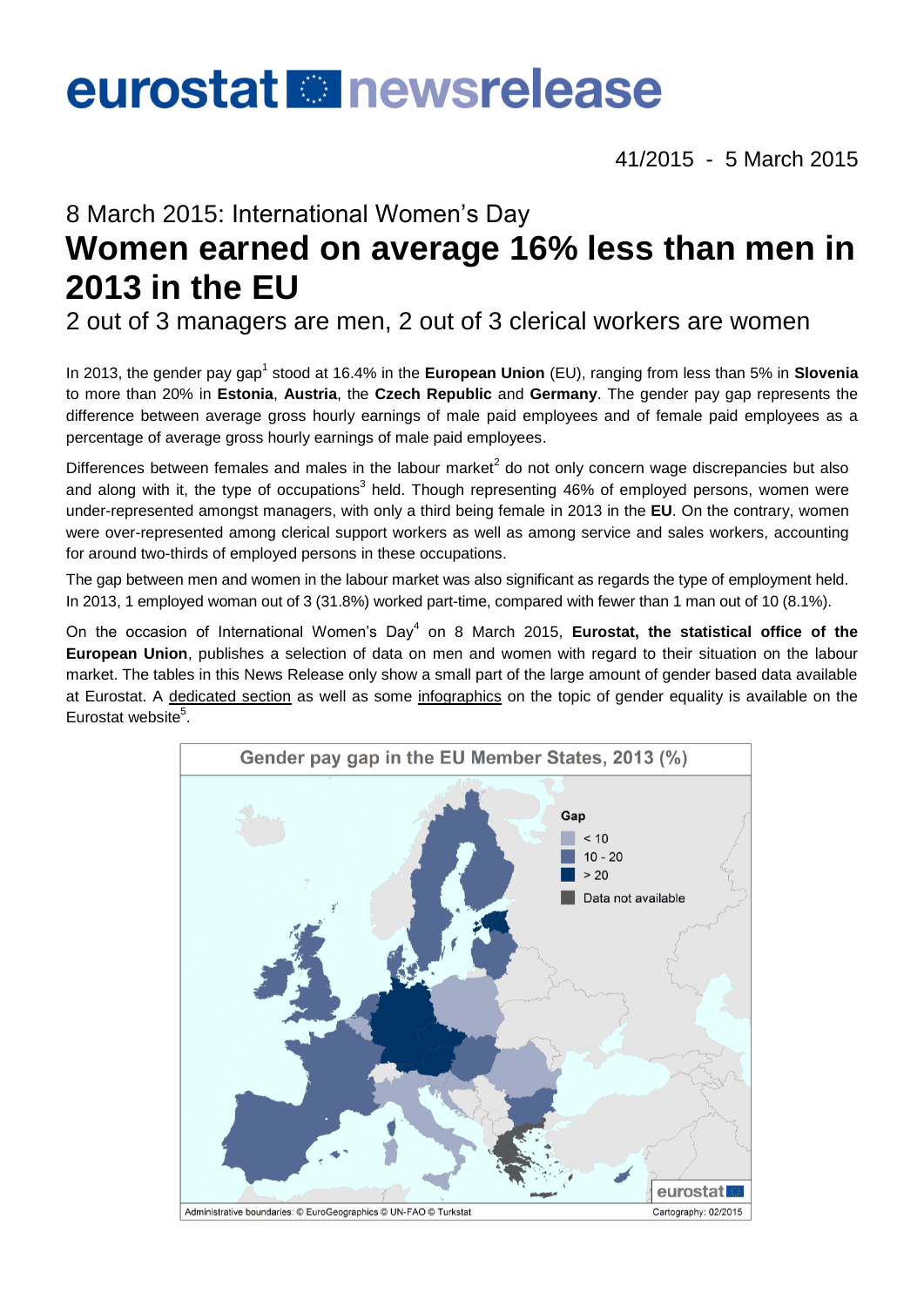# **Lowest gender pay gap in Slovenia, largest in Estonia**

In 2013 in the EU Member States, the gender pay gap was less than 10% in **Slovenia** (3.2%), **Malta** (5.1%), **Poland** (6.4%), **Italy** (7.3%), **Croatia** (7.4%), **Luxembourg** (8.6%), **Romania** (9.1%) and **Belgium** (9.8%). At the opposite end of the scale, the gender pay gap was over 20% in **Estonia** (29.9%), **Austria** (23.0%), the **Czech Republic** (22.1%) and **Germany** (21.6%).

Compared with 2008, the gender pay gap has dropped in 2013 in a majority of EU Member States. The most noticeable decreases between 2008 and 2013 were recorded in **Lithuania** (from 21.6% in 2008 to 13.3% in 2013, or -8.3 percentage points), **Poland** (-5.0 pp), the **Czech Republic** and **Malta** (both -4.1 pp) and **Cyprus** (-3.7 pp). In contrast, the gender pay gap has risen between 2008 and 2013 in nine Member States, with the most significant increases being observed in **Portugal** (from 9.2% in 2008 to 13.0% in 2013, or + 3.8 percentage points), **Spain** (+3.2 pp), **Latvia** (+2.6 pp), **Italy** (+2.4 pp) and **Estonia** (+2.3 pp). At **EU** level, the gender pay gap has decreased slightly, from 17.3% in 2008 to 16.4% in 2013.

|                       | <b>Total</b> |      | <b>Evolution 2013/2008</b> |  |
|-----------------------|--------------|------|----------------------------|--|
|                       | 2008         | 2013 | (in percentage points)     |  |
| EU*                   | 17.3         | 16.4 | $-0.9$ pp                  |  |
| <b>Belgium</b>        | 10.2         | 9.8  | $-0.4$ pp                  |  |
| <b>Bulgaria</b>       | 12.3         | 13.5 | $+1.2$ pp                  |  |
| <b>Czech Republic</b> | 26.2         | 22.1 | $-4.1$ pp                  |  |
| <b>Denmark</b>        | 17.1         | 16.4 | $-0.7$ pp                  |  |
| Germany               | 22.8         | 21.6 | $-1.2$ pp                  |  |
| <b>Estonia</b>        | 27.6         | 29.9 | $+2.3$ pp                  |  |
| Ireland**             | 12.6         | 14.4 | $+1.8$ pp                  |  |
| Greece**              | 15.0         |      |                            |  |
| <b>Spain</b>          | 16.1         | 19.3 | $+3.2$ pp                  |  |
| France                | 16.9         | 15.2 | $-1.7$ pp                  |  |
| <b>Croatia</b>        |              | 7.4  |                            |  |
| Italy                 | 4.9          | 7.3  | $+2.4$ pp                  |  |
| <b>Cyprus</b>         | 19.5         | 15.8 | $-3.7$ pp                  |  |
| Latvia                | 11.8         | 14.4 | $+2.6$ pp                  |  |
| Lithuania             | 21.6         | 13.3 | $-8.3$ pp                  |  |
| Luxembourg            | 9.7          | 8.6  | $-1.1$ pp                  |  |
| <b>Hungary</b>        | 17.5         | 18.4 | $+0.9$ pp                  |  |
| <b>Malta</b>          | 9.2          | 5.1  | $-4.1$ pp                  |  |
| <b>Netherlands</b>    | 18.9         | 16.0 | $-2.9$ pp                  |  |
| <b>Austria</b>        | 25.1         | 23.0 | $-2.1$ pp                  |  |
| Poland                | 11.4         | 6.4  | $-5.0$ pp                  |  |
| Portugal              | 9.2          | 13.0 | $+3.8$ pp                  |  |
| Romania               | 8.5          | 9.1  | $+0.6$ pp                  |  |
| Slovenia              | 4.1          | 3.2  | $-0.9$ pp                  |  |
| Slovakia              | 20.9         | 19.8 | $-1.1$ pp                  |  |
| Finland               | 20.5         | 18.7 | $-1.8$ pp                  |  |
| <b>Sweden</b>         | 16.9         | 15.2 | $-1.7$ pp                  |  |
| <b>United Kingdom</b> | 21.4         | 19.7 | $-1.7$ pp                  |  |
| Iceland               | 20.7         | 20.5 | $-0.2$ pp                  |  |
| <b>Norway</b>         | 17.0         | 16.0 | $-1.0$ pp                  |  |
| Switzerland           | 18.4         | 19.3 | $+0.9$ pp                  |  |

#### **Gender pay gap<sup>1</sup> in the EU Member States** (in %)

: Data not available

EU aggregate refers to EU27 (not including Croatia) for 2008 and to EU28 for 2013.

\*\* Ireland: 2012 data instead of 2013. Greece: 2010 data instead of 2008.

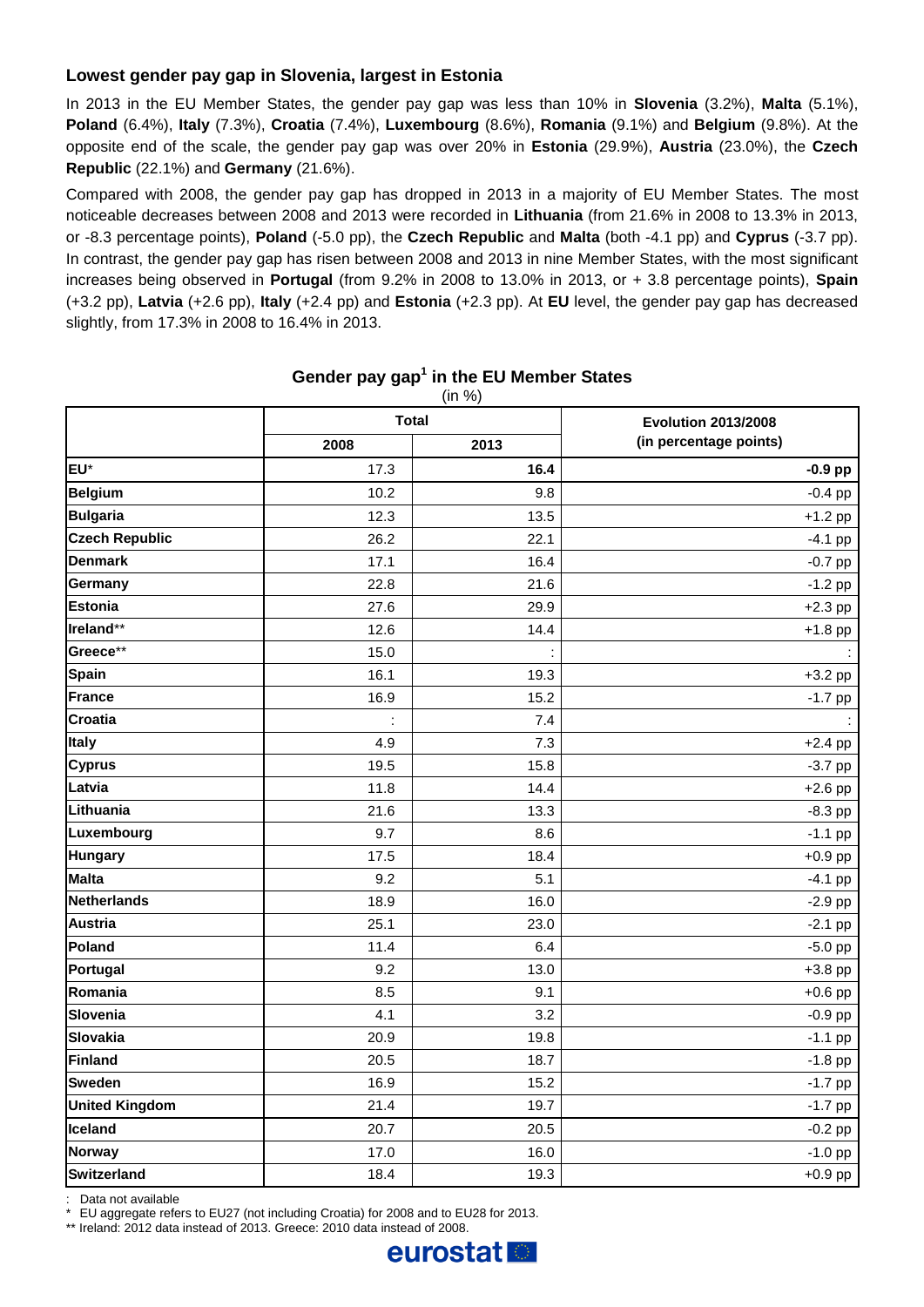## **Part-time employment tends to boost female employment rate**

Among Member States in 2013, the largest disparities in employment rate between men and women were recorded in **Malta** (79.4% for men and 49.8% for women, or a difference of 29.6 percentage points), **Italy** (19.9 pp) and **Greece** (19.4 pp), and the smallest in **Lithuania** (2.6 pp), **Finland** (2.8 pp), **Latvia** (4.2 pp) and **Sweden** (5.0 pp).

It should be noted that those Member States with the highest female employment rates are generally also those with a high share of employed women working part-time in 2013. **Sweden**, **Germany**, **Denmark**, the **Netherlands** and **Austria** have all a female employment rate above 70% and a share of part-time employment among females well over 30%. The noticeable exceptions are **Finland** and **Estonia**, which combine a high female employment rate and a low share of part-time employment for women.

It is worth mentioning that one of the key objectives of the Europe 2020 strategy<sup>6</sup> is to increase employment in the EU. The target to be reached by 2020 is an employment rate of 75% among those aged 20 to 64.

At **EU** level, the female employment rate stood at 62.6% in 2013 and almost a third (31.8%) of them were working part-time, while for men, the employment rate was 74.2% but less than 10% of them (8.1%) were in part-time employment.



## **Female employment rate in the EU, by type of employment, 2013** (population aged 20 to 64 - in %)

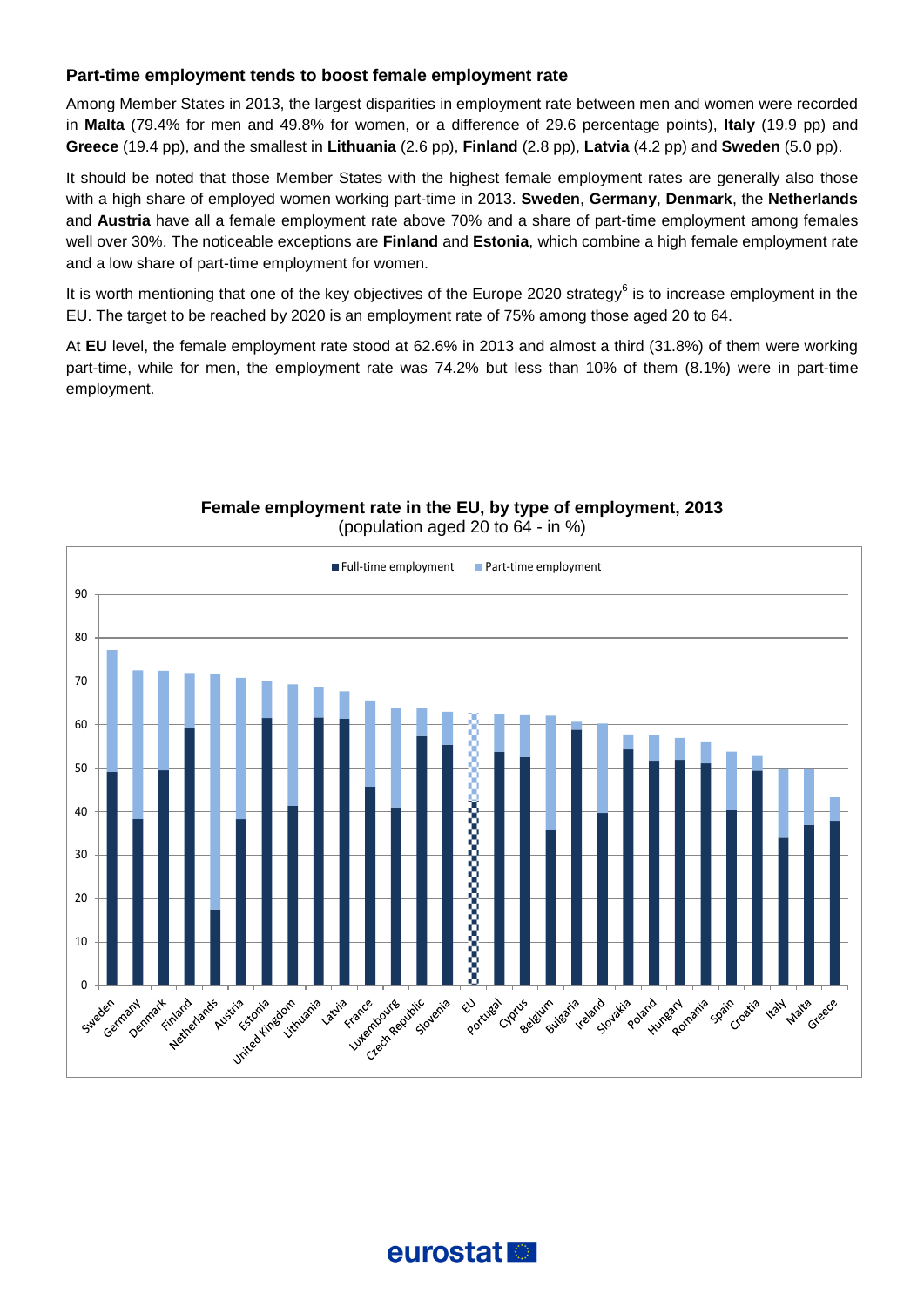# **Employment rate and part-time employment gender gap in the EU, 2013**

(population aged 20 to 64 - in %)

|                       | <b>Employment rate</b> |                |                              | Part-time employment as percentage of total<br>employment |                |                              |  |
|-----------------------|------------------------|----------------|------------------------------|-----------------------------------------------------------|----------------|------------------------------|--|
|                       | <b>Males</b>           | <b>Females</b> | <b>Difference</b><br>(in pp) | <b>Males</b>                                              | <b>Females</b> | <b>Difference</b><br>(in pp) |  |
| <b>EU</b>             | 74.2                   | 62.6           | 11.6 pp                      | 8.1                                                       | 31.8           | $-23.7$ pp                   |  |
| <b>Belgium</b>        | 72.3                   | 62.1           | 10.2 pp                      | 8.5                                                       | 42.3           | $-33.8$ pp                   |  |
| <b>Bulgaria</b>       | 66.4                   | 60.7           | 5.7 pp                       | 2.0                                                       | 3.0            | $-1.0$ pp                    |  |
| <b>Czech Republic</b> | 81.0                   | 63.8           | 17.2 pp                      | 2.4                                                       | 10.0           | $-7.6$ pp                    |  |
| <b>Denmark</b>        | 78.7                   | 72.4           | 6.3 pp                       | 11.2                                                      | 31.6           | $-20.4$ pp                   |  |
| Germany               | 82.1                   | 72.5           | 9.6 pp                       | 8.8                                                       | 47.1           | $-38.3$ pp                   |  |
| <b>Estonia</b>        | 76.7                   | 70.1           | 6.6 pp                       | 5.3                                                       | 12.2           | $-6.9$ pp                    |  |
| Ireland               | 70.9                   | 60.3           | 10.6 pp                      | 12.7                                                      | 34.2           | $-21.5$ pp                   |  |
| Greece                | 62.7                   | 43.3           | 19.4 pp                      | 5.3                                                       | 12.5           | $-7.2$ pp                    |  |
| <b>Spain</b>          | 63.4                   | 53.8           | 9.6 pp                       | 7.5                                                       | 25.0           | $-17.5$ pp                   |  |
| France                | 73.7                   | 65.6           | 8.1 pp                       | 6.5                                                       | 30.3           | $-23.8$ pp                   |  |
| <b>Croatia</b>        | 61.6                   | 52.8           | 8.8 pp                       | 4.6                                                       | 6.3            | $-1.7$ pp                    |  |
| <b>Italy</b>          | 69.8                   | 49.9           | 19.9 pp                      | 7.4                                                       | 31.8           | $-24.4$ pp                   |  |
| <b>Cyprus</b>         | 72.6                   | 62.2           | 10.4 pp                      | 8.3                                                       | 15.4           | $-7.1$ pp                    |  |
| Latvia                | 71.9                   | 67.7           | 4.2 pp                       | 5.4                                                       | 9.3            | $-3.9$ pp                    |  |
| Lithuania             | 71.2                   | 68.6           | 2.6 pp                       | 6.2                                                       | 10.1           | $-3.9$ pp                    |  |
| Luxembourg            | 78.0                   | 63.9           | 14.1 pp                      | 4.7                                                       | 35.8           | $-31.1$ pp                   |  |
| <b>Hungary</b>        | 69.7                   | 57.0           | 12.7 pp                      | 4.1                                                       | 8.9            | $-4.8$ pp                    |  |
| <b>Malta</b>          | 79.4                   | 49.8           | 29.6 pp                      | 5.8                                                       | 25.7           | $-19.9$ pp                   |  |
| <b>Netherlands</b>    | 81.3                   | 71.6           | 9.7 pp                       | 22.1                                                      | 75.5           | $-53.4$ pp                   |  |
| <b>Austria</b>        | 80.3                   | 70.8           | 9.5 pp                       | 8.7                                                       | 45.9           | $-37.2$ pp                   |  |
| Poland                | 72.1                   | 57.6           | 14.5 pp                      | 4.2                                                       | 10.2           | $-6.0$ pp                    |  |
| Portugal              | 68.7                   | 62.3           | 6.4 pp                       | 8.0                                                       | 13.7           | $-5.7$ pp                    |  |
| Romania               | 71.6                   | 56.2           | 15.4 pp                      | 8.1                                                       | 9.0            | $-0.9$ pp                    |  |
| Slovenia              | 71.2                   | 63.0           | 8.2 pp                       | 5.7                                                       | 12.0           | $-6.3$ pp                    |  |
| <b>Slovakia</b>       | 72.2                   | 57.8           | 14.4 pp                      | 3.2                                                       | 6.0            | $-2.8$ pp                    |  |
| <b>Finland</b>        | 74.7                   | 71.9           | 2.8 pp                       | 7.8                                                       | 17.6           | $-9.8$ pp                    |  |
| <b>Sweden</b>         | 82.2                   | 77.2           | 5.0 pp                       | 11.7                                                      | 36.3           | $-24.6$ pp                   |  |
| <b>United Kingdom</b> | 80.4                   | 69.3           | 11.1 pp                      | 10.1                                                      | 40.3           | $-30.2$ pp                   |  |
| Iceland               | 86.0                   | 79.5           | 6.5 pp                       | 8.0                                                       | 28.1           | $-20.1$ pp                   |  |
| <b>Norway</b>         | 82.1                   | 77.1           | 5.0 pp                       | 12.0                                                      | 38.5           | $-26.5$ pp                   |  |
| <b>Switzerland</b>    | 87.4                   | 76.6           | 10.8 pp                      | 13.4                                                      | 62.4           | $-49.0$ pp                   |  |

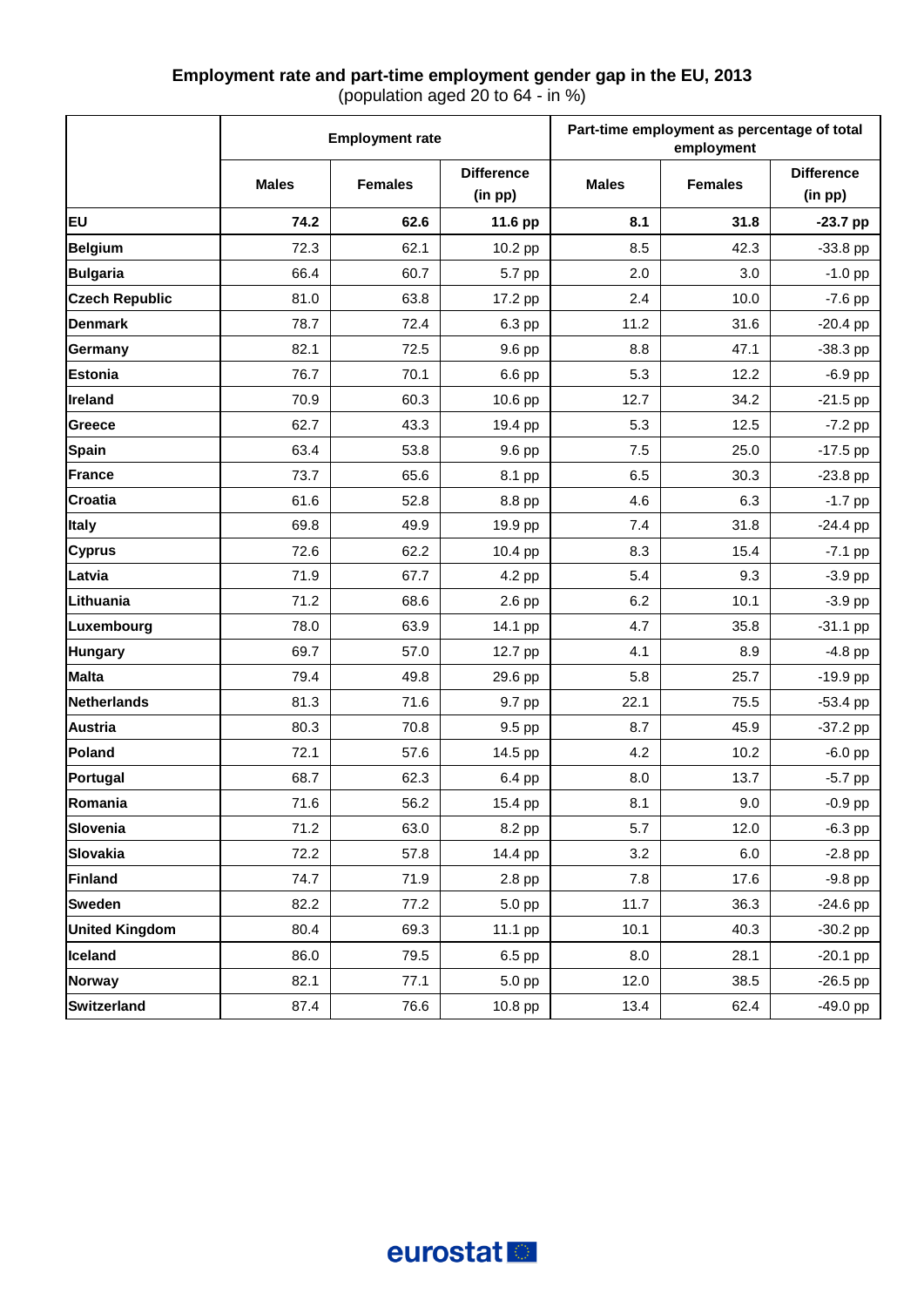## **Less than 20% of managers are women in Luxembourg and Cyprus**

At **EU** level, a third (33%) of managers was female in 2013. Conversely, women accounted in 2013 for around twothirds of all clerical support workers (67%) and of all services and sales workers (64%).

In 2013 across the EU Member States, women were particularly under-represented among managers in **Luxembourg** (while accounting for 44% of employed persons, 16% of managers are women), **Cyprus** (48% vs. 19%), the **Netherlands** (47% vs. 25%) and **Croatia** (46% vs. 25%). In contrast, the share of female managers was more representative of the proportion of women in total employment in **Hungary** (the share of women was 46% among employed persons and 41% among managers), **Latvia** (51% and 44%) and **Poland** (45% and 38%).

In every Member State, women were over-represented among clerical support workers in 2013, with **Ireland** (while accounting for 46% of employed persons, 80% of clerical workers are women) and the **Czech Republic** (43% vs. 79%) having the highest proportions of women in these occupations.

|                       |                                       | w<br>Share of women by selected occupations <sup>3</sup> |                                    |                                     |                                            |  |  |  |
|-----------------------|---------------------------------------|----------------------------------------------------------|------------------------------------|-------------------------------------|--------------------------------------------|--|--|--|
|                       | Share of women in<br>total employment | <b>Managers</b>                                          | <b>Clerical support</b><br>workers | <b>Service and sales</b><br>workers | <b>Craft and related</b><br>trades workers |  |  |  |
| EU                    | 46%                                   | 33%                                                      | 67%                                | 64%                                 | 11%                                        |  |  |  |
| <b>Belgium</b>        | 46%                                   | 31%                                                      | 62%                                | 68%                                 | 6%                                         |  |  |  |
| <b>Bulgaria</b>       | 47%                                   | 37%                                                      | 73%                                | 59%                                 | 27%                                        |  |  |  |
| <b>Czech Republic</b> | 43%                                   | 27%                                                      | 79%                                | 66%                                 | 11%                                        |  |  |  |
| <b>Denmark</b>        | 48%                                   | 28%                                                      | 71%                                | 64%                                 | 5%                                         |  |  |  |
| Germany               | 47%                                   | 29%                                                      | 66%                                | 64%                                 | 11%                                        |  |  |  |
| <b>Estonia</b>        | 49%                                   | 33%                                                      | 75%                                | 76%                                 | 12%                                        |  |  |  |
| Ireland               | 46%                                   | 33%                                                      | 80%                                | 66%                                 | 8%                                         |  |  |  |
| Greece                | 41%                                   | 29%                                                      | 57%                                | 47%                                 | 9%                                         |  |  |  |
| <b>Spain</b>          | 46%                                   | 31%                                                      | 65%                                | 59%                                 | 7%                                         |  |  |  |
| <b>France</b>         | 48%                                   | 36%                                                      | 74%                                | 68%                                 | 10%                                        |  |  |  |
| <b>Croatia</b>        | 46%                                   | 25%                                                      | 68%                                | 61%                                 | 8%                                         |  |  |  |
| Italy                 | 42%                                   | 28%                                                      | 64%                                | 60%                                 | 10%                                        |  |  |  |
| <b>Cyprus</b>         | 48%                                   | 19%                                                      | 76%                                | 56%                                 | 6%                                         |  |  |  |
| Latvia                | 51%                                   | 44%                                                      | 76%                                | 75%                                 | 20%                                        |  |  |  |
| Lithuania             | 51%                                   | 40%                                                      | 74%                                | 74%                                 | 20%                                        |  |  |  |
| Luxembourg            | 44%                                   | 16%                                                      | 53%                                | 62%                                 |                                            |  |  |  |
| <b>Hungary</b>        | 46%                                   | 41%                                                      | 74%                                | 59%                                 | 10%                                        |  |  |  |
| <b>Malta</b>          | 38%                                   | 28%                                                      | 65%                                | 50%                                 | 4%                                         |  |  |  |
| <b>Netherlands</b>    | 47%                                   | 25%                                                      | 63%                                | 69%                                 | 7%                                         |  |  |  |
| <b>Austria</b>        | 47%                                   | 29%                                                      | 72%                                | 67%                                 | 9%                                         |  |  |  |
| Poland                | 45%                                   | 38%                                                      | 64%                                | 63%                                 | 12%                                        |  |  |  |
| Portugal              | 49%                                   | 34%                                                      | 63%                                | 64%                                 | 16%                                        |  |  |  |
| Romania               | 44%                                   | 32%                                                      | 64%                                | 61%                                 | 21%                                        |  |  |  |
| <b>Slovenia</b>       | 46%                                   | 37%                                                      | 56%                                | 62%                                 | 10%                                        |  |  |  |
| <b>Slovakia</b>       | 44%                                   | 33%                                                      | 71%                                | 63%                                 | 11%                                        |  |  |  |
| <b>Finland</b>        | 49%                                   | 30%                                                      | 77%                                | 73%                                 | 7%                                         |  |  |  |
| <b>Sweden</b>         | 48%                                   | 36%                                                      | 68%                                | 68%                                 | 6%                                         |  |  |  |
| <b>United Kingdom</b> | 47%                                   | 34%                                                      | 69%                                | 69%                                 | 6%                                         |  |  |  |
| Iceland               | 48%                                   | 38%                                                      | 81%                                | 62%                                 | 13%                                        |  |  |  |
| <b>Norway</b>         | 47%                                   | 33%                                                      | 61%                                | 71%                                 | 5%                                         |  |  |  |
| <b>Switzerland</b>    | 46%                                   | 33%                                                      | 69%                                | 66%                                 | 16%                                        |  |  |  |

#### **Share of employed females on the labour market in the EU, 2013** (population aged 20 to 64)

Data not available